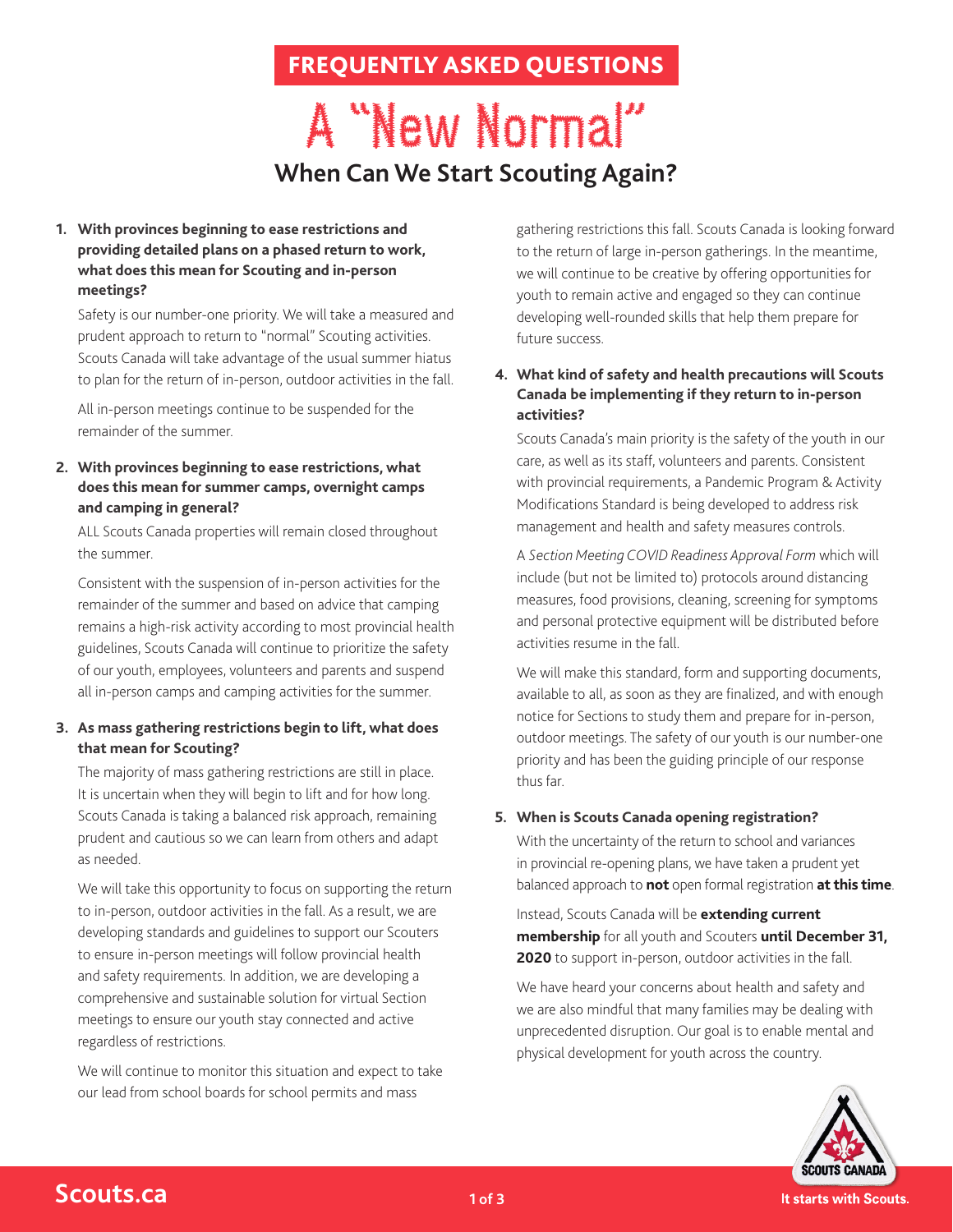# FREQUENTLY ASKED QUESTIONS

Maintaining our current membership allows Scouts Canada to focus on implementing the new safety and health guidelines we will be distributing over the summer to enable in-person, outdoor meetings and to enhance our virtual Scouting model.

Registration will re-open in the fall for the start of a **new Scouting Year in January, 2021**.

#### **6. If the new Scouting Year starts in January 2021—will it end August 31 2021?**

When members register for a new Scouting Year starting in January 2021, they will be registering for a **full, 12-month year**. Scouts Canada will be using this opportunity to pilot a January to December membership cycle.

Scouts Canada anticipates that this new membership cycle will provide many benefits for our youth by facilitating Scouting throughout the year and promoting Group continuity throughout the fall.

# **7. Will Scouts Canada be keeping the same registration fee as previous years?**

Scouts Canada has not increased its fee. Scouts Canada will be offering a **12-month membership for a unified flat fee of \$230**. We have kept the fee the same because we are mindful that many families may be dealing with unprecedented disruption.

**New this year**—\$15 from each paid registration will be returned to the Group.

## **8. Why is Scouts Canada reallocating \$15 per youth registration to support Groups?**

During these uncertain times, when fundraising may be more challenging, Scouts Canada is supporting its Groups by directing \$15 from each paid youth registration back to the Group. By doing so, Scouts Canada hopes to enable Groups to deliver even greater Scouting adventures for youth in the new Scouting year.

# **9. Will there be an opportunity to register our interest early?**

Yes. Scouts Canada is developing the online capability for parents to sign up to be notified when registration reopens. This notification will enable parents to have early access to registration. We will continue to prioritize returning members with a two-week early access window. After, we will add a one-week early access window for non-members who have

expressed interest in signing up, before opening registration to the public.

We will also make it possible for new youth to join Scouts for a **FREE Trial** until December 31, 2020. Our goal is to ensure youth from across the country stay connected and engaged to develop mentally and physically during these times.

We will be sharing more information about the registration notification, the Free Trial and the registration process itself in upcoming communications.

#### **10.Does Scouts Canada expect a decrease in its membership as a result of the pandemic?**

We are mindful that many families may be dealing with unprecedented disruption, which is why we have removed some uncertainty by extending membership until December 31, 2020. During this pandemic, we have witnessed the benefits of Scouting through the resilience and community leadership of our youth and volunteers. We are optimistic that by developing strict standards and guidance for in-person, outdoor meetings and a structured online model, we are developing solutions that will ensure the sustainability of Scouting now and long into the future.

#### **11. Many provinces are expecting to have mass-gathering restrictions maintained until late fall. How will this impact Scouts Canada in-person Section meetings?**

Scouters are resourceful and adaptable. We have all shown flexibility in dealing with this pandemic. These qualities will enable us to adapt our methods in any way to best serve the youth we support.

We will use the summer months to support the return to inperson, outdoor Scouting activities in the fall. We anticipate that in-person meetings may look different than we were used to. We may need to consider smaller gatherings and adapt our program model if schools do not immediately renew their permits.

Scouts Canada's program is designed around small group participation (the Patrol System). As a result, we are optimistic we will be able to adapt our programming and enable inperson, outdoor activities in the fall. However, we are also planning for the availability of an alternative virtual model in the eventuality of a return to more restrictive COVID-19 measures.



**Scouts.ca 2018**